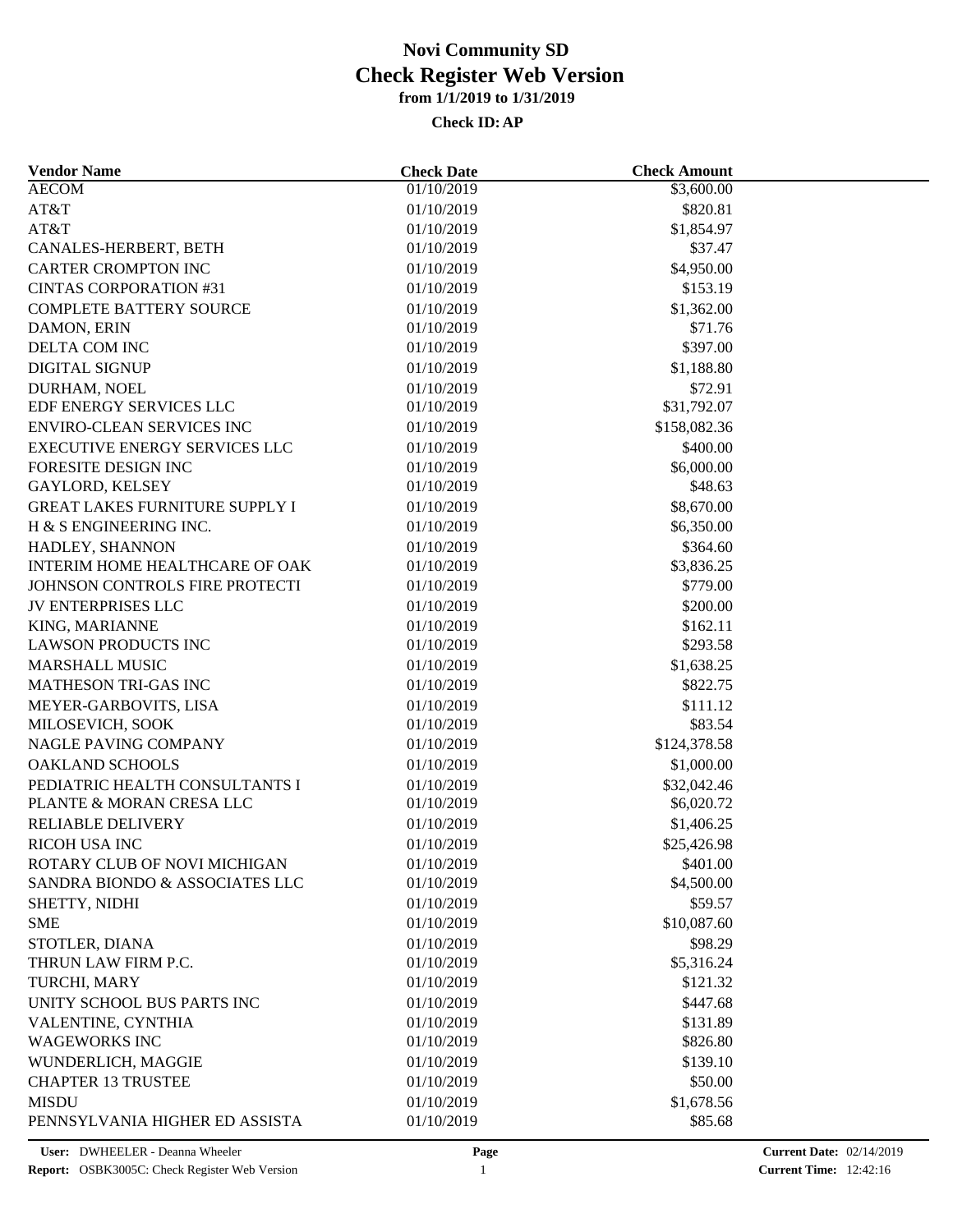| <b>Vendor Name</b>                | <b>Check Date</b> | <b>Check Amount</b> |  |
|-----------------------------------|-------------------|---------------------|--|
| PIONEER CREDIT RECOVERY INC.      | 01/10/2019        | \$25.13             |  |
| UNITED STATES TREASURY            | 01/10/2019        | \$62.00             |  |
| LUKE, DEBBIE                      | 01/10/2019        | \$461.67            |  |
| ADRENALINE FUNDRAISING            | 01/17/2019        | \$6,158.00          |  |
| ALL FOR KIDZ INC DBA THE NED S    | 01/17/2019        | \$1,229.00          |  |
| AT&T                              | 01/17/2019        | \$2,794.48          |  |
| <b>BOCO ENTERPRISES INC</b>       | 01/17/2019        | \$2,500.00          |  |
| BRUCE TURNER PHOTOGRAPHY          | 01/17/2019        | \$500.00            |  |
| <b>BURLINGTON ENGLISH INC</b>     | 01/17/2019        | \$7,680.00          |  |
| CHAGANTI, SRINIVAS                | 01/17/2019        | \$47.09             |  |
| <b>CHARTWELLS DINING SERVICES</b> | 01/17/2019        | \$151,372.02        |  |
| <b>CINTAS CORPORATION #31</b>     | 01/17/2019        | \$153.19            |  |
| CITY OF NOVI WATER & SEWER DEP    | 01/17/2019        | \$29,001.05         |  |
| <b>CONSUMERS ENERGY</b>           | 01/17/2019        | \$16,886.60         |  |
| COOLMAN, ROBERT S.                | 01/17/2019        | \$40.00             |  |
| COSMAN, DAVID                     | 01/17/2019        | \$212.00            |  |
| COTY, ISABELLA                    | 01/17/2019        | \$495.00            |  |
| D.A. DESIGNS DANCEWEAR INC.       | 01/17/2019        | \$4,562.50          |  |
| DAVIDS GOLD MEDAL SPORTS          | 01/17/2019        | \$1,859.95          |  |
| DELFINO, ERIKA                    | 01/17/2019        | \$60.79             |  |
| DIGITAL AGE TECHNOLOGIES INC      | 01/17/2019        | \$2,215.55          |  |
| DRAGOO, MICHAEL                   | 01/17/2019        | \$139.91            |  |
| ERNSTER, STEPHEN                  | 01/17/2019        | \$31.00             |  |
| FARMINGTON HILLS ICE ARENA        | 01/17/2019        | \$1,375.00          |  |
| <b>FLASH GLASS</b>                | 01/17/2019        | \$95.00             |  |
| FORD, JANAJAH                     | 01/17/2019        | \$100.00            |  |
| FORTE, MICHAEL                    | 01/17/2019        | \$86.60             |  |
| GADAM, SAI                        | 01/17/2019        | \$706.25            |  |
| <b>GRANT, JANET OR TODD</b>       | 01/17/2019        | \$187.48            |  |
| HADLEY'S TOWING LLC               | 01/17/2019        | \$250.00            |  |
| HADZIALIJAGIC, MELIHA             | 01/17/2019        | \$19.73             |  |
| HARRISON, JESSE                   | 01/17/2019        | \$40.00             |  |
| HARTKE, AMANDA                    | 01/17/2019        | \$441.50            |  |
| HEALTHINVEST HRA MASTER TRUST     | 01/17/2019        | \$800.00            |  |
| HENRY, MEGAN                      | 01/17/2019        | \$300.00            |  |
| HERMAN, KELSEY                    | 01/17/2019        | \$55.92             |  |
| HIRSHFIELD, LAURA JANINE          | 01/17/2019        | \$324.80            |  |
| HOLLAND BUS COMPANY               | 01/17/2019        | \$2,725.38          |  |
| HP INC                            | 01/17/2019        | \$3,364.59          |  |
| HTWE, KHIN                        | 01/17/2019        | \$518.00            |  |
| JOHNSON CONTROLS FIRE PROTECTI    | 01/17/2019        | \$1,089.45          |  |
|                                   |                   | \$20.99             |  |
| KLIEBERT, JAMIE                   | 01/17/2019        |                     |  |
| KUMON, RONALD                     | 01/17/2019        | \$699.14            |  |
| KURUBA, MADHUSUDHANA              | 01/17/2019        | \$1,681.32          |  |
| <b>LAKELAND HIGH SCHOOL</b>       | 01/17/2019        | \$250.00            |  |
| LEE, MYLA                         | 01/17/2019        | \$124.64            |  |
| LENGERICH, AINSLEY                | 01/17/2019        | \$1,793.29          |  |
| LIFE INSURANCE COMPANY OF NORT    | 01/17/2019        | \$21,277.19         |  |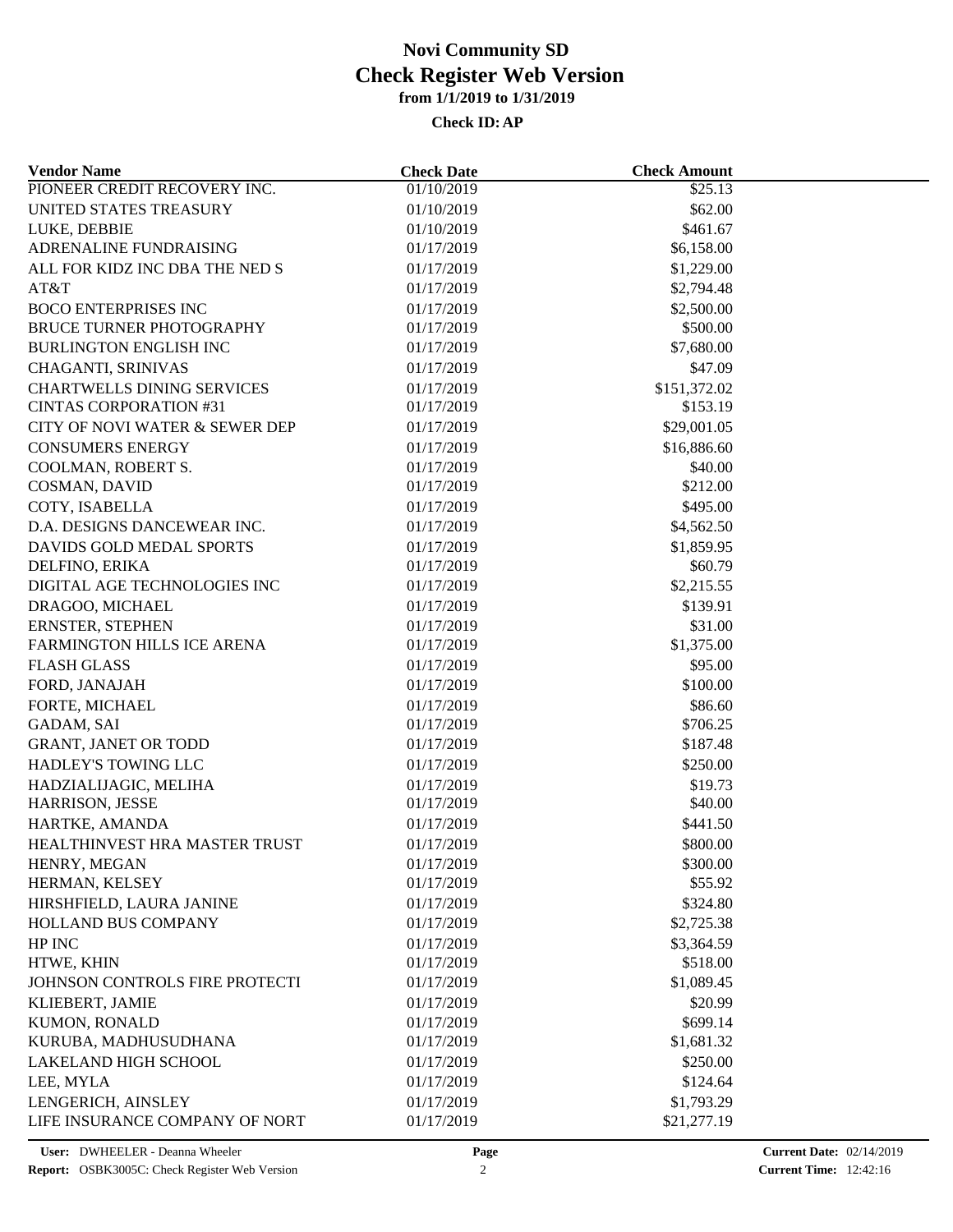| <b>Vendor Name</b>                        | <b>Check Date</b> | <b>Check Amount</b> |  |
|-------------------------------------------|-------------------|---------------------|--|
| LONG, CHRISTINE                           | 01/17/2019        | \$209.80            |  |
| LOWES, DANIEL                             | 01/17/2019        | \$564.00            |  |
| LU, AIQIN                                 | 01/17/2019        | \$993.33            |  |
| LUSK & ALBERTSON P.L.C.                   | 01/17/2019        | \$671.00            |  |
| MAHESWARAPPA, MANJUNATH KUMBAR            | 01/17/2019        | \$48.50             |  |
| <b>MAKING WAVES USA LLC</b>               | 01/17/2019        | \$855.00            |  |
| <b>MALOTT, TRAVIS</b>                     | 01/17/2019        | \$160.46            |  |
| <b>MARIAN HIGH SCHOOL</b>                 | 01/17/2019        | \$185.00            |  |
| MCDERMOTT, JACOB                          | 01/17/2019        | \$121.85            |  |
| MCEVERS, NIKKI                            | 01/17/2019        | \$136.78            |  |
| MCKONE, KRISTINA                          | 01/17/2019        | \$178.06            |  |
| MICHALSKI, TOM                            | 01/17/2019        | \$84.02             |  |
| MICHIGAN H.S. ATHLETIC ASSOC.             | 01/17/2019        | \$720.00            |  |
| MICHIGAN PETROLEUM TECHNOLOGIE            | 01/17/2019        | \$237.60            |  |
| MICHIGAN SCHOOL BUSINESS OFFIC            | 01/17/2019        | \$188.00            |  |
| MULHALL, CAROL                            | 01/17/2019        | \$128.17            |  |
| NORRIS, KIMBERLY R.                       | 01/17/2019        | \$1,415.00          |  |
| <b>NOVI ICE ARENA</b>                     | 01/17/2019        | \$5,300.00          |  |
| OAKLAND COUNTY TREASURER                  | 01/17/2019        | \$18,823.47         |  |
| PARKS, MELISSA                            | 01/17/2019        | \$443.40            |  |
| PITSCO INC                                | 01/17/2019        | \$38.45             |  |
| PLYMOUTH AC LLC                           | 01/17/2019        | \$469.00            |  |
| PLYMOUTH PT SPECIALISTS                   | 01/17/2019        | \$3,054.55          |  |
| PRESIDIO NETWORKED SOLUTIONS L            | 01/17/2019        | \$27,616.00         |  |
| PRINTNOLOGY INC                           | 01/17/2019        | \$1,525.22          |  |
| PRISBY, NANCY                             | 01/17/2019        | \$35.94             |  |
| PROVIDENCE OCCUPATIONAL HEALTH            | 01/17/2019        | \$254.00            |  |
| PTD TECHNOLOGY                            | 01/17/2019        | \$900.00            |  |
| RINGOLD, CHERYL                           | 01/17/2019        | \$246.22            |  |
| ROUTHU, LAVANYA                           | 01/17/2019        | \$228.00            |  |
| SAFEWAY SHREDDING LLC                     | 01/17/2019        | \$110.00            |  |
| SCHIRA, MEGAN                             | 01/17/2019        | \$54.90             |  |
| <b>SCHOLASTIC BOOK FAIRS</b>              | 01/17/2019        | \$323.85            |  |
| SHIRES, ANGELA                            | 01/17/2019        | \$29.73             |  |
| SILLA, JAYASHREE                          | 01/17/2019        | \$28.42             |  |
| SMITH, JOEL                               | 01/17/2019        | \$762.15            |  |
| SOUTHEASTERN EQUIPMENT COMPANY            | 01/17/2019        | \$69,558.83         |  |
| SURE RIDE TRANSPORATION LLC               |                   |                     |  |
|                                           | 01/17/2019        | \$1,500.00          |  |
| TAGAI, DANIELLE                           | 01/17/2019        | \$36.52             |  |
| TEEGALA, NIRANJAN<br>TMP ARCHITECTURE INC | 01/17/2019        | \$398.44            |  |
|                                           | 01/17/2019        | \$7,217.53          |  |
| TOTAL PERFORMANCE TRAINING CEN            | 01/17/2019        | \$1,018.00          |  |
| <b>TW SHIRTS</b>                          | 01/17/2019        | \$3,029.15          |  |
| US GAMES (DIVISION OF BSN SPOR            | 01/17/2019        | \$109.18            |  |
| VALECHA, TEJ                              | 01/17/2019        | \$329.41            |  |
| VELLUCCI, MARK ANDREW                     | 01/17/2019        | \$1,836.66          |  |
| WALCZAK, KRISTEN                          | 01/17/2019        | \$34.46             |  |
| WATERFORD KETTERING HIGH SCHOO            | 01/17/2019        | \$250.00            |  |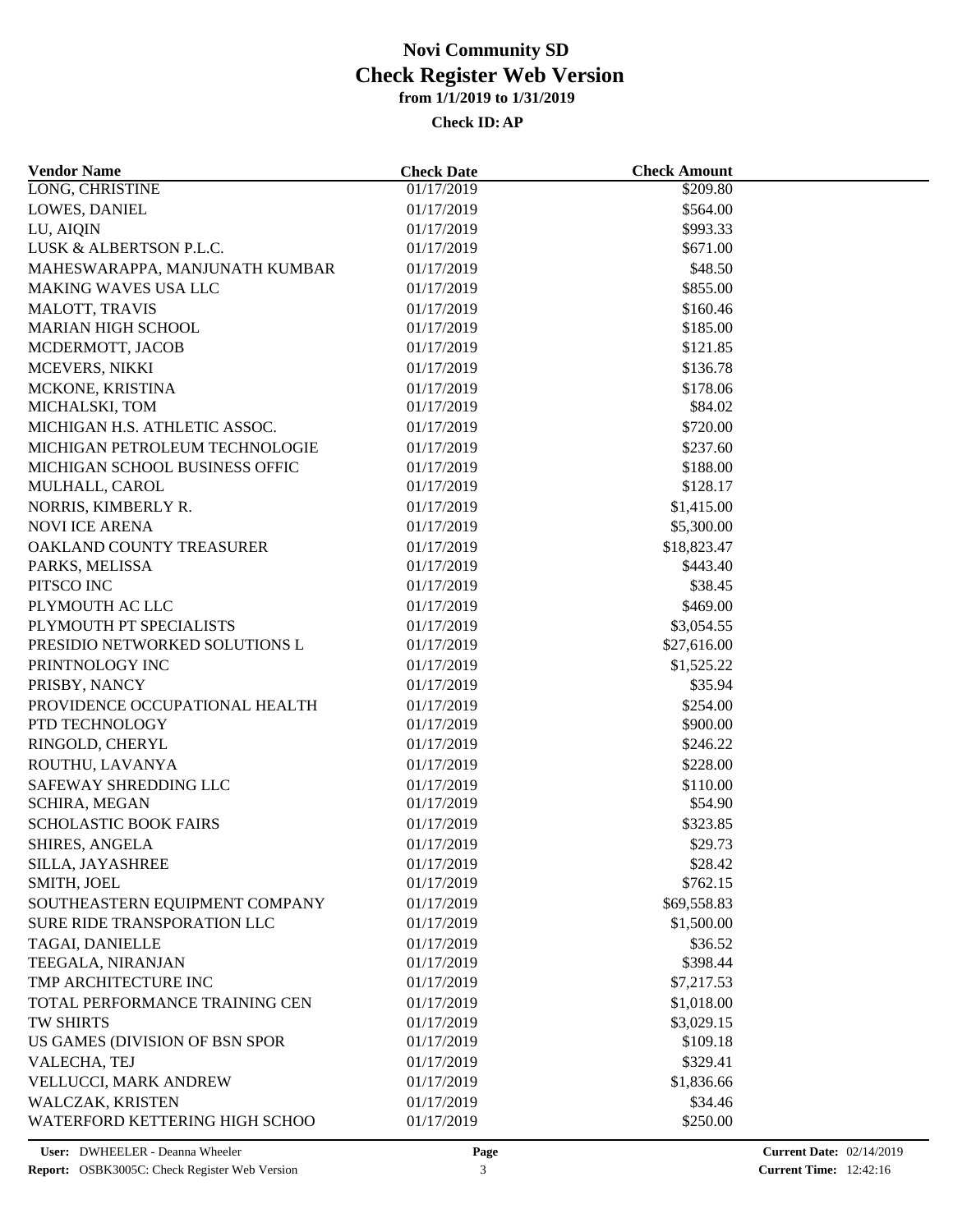| <b>Vendor Name</b>               | <b>Check Date</b> | <b>Check Amount</b> |  |
|----------------------------------|-------------------|---------------------|--|
| WEINERT, ASHLEY                  | 01/17/2019        | \$32.65             |  |
| WOLF, RACHAEL                    | 01/17/2019        | \$89.94             |  |
| WOLSTENCROFT, PANAGIOTA          | 01/17/2019        | \$96.96             |  |
| WU, GUOBIN                       | 01/17/2019        | \$32.50             |  |
| YU, LEIBING                      | 01/17/2019        | \$298.26            |  |
| ZHONG, XIYU                      | 01/17/2019        | \$49.98             |  |
| A & R REPAIRS BAKER'S KNEAD IN   | 01/24/2019        | \$754.85            |  |
| <b>ANDYMARK INC</b>              | 01/24/2019        | \$858.57            |  |
| ANGUS, STEVE                     | 01/24/2019        | \$394.92            |  |
| <b>BAYERL PRODUCTIONS</b>        | 01/24/2019        | \$400.00            |  |
| <b>BROADCAST MEASUREMENTS</b>    | 01/24/2019        | \$144.00            |  |
| <b>BROADCAST MUSIC INC (BMI)</b> | 01/24/2019        | \$359.00            |  |
| CAMP CASEY CORPORATION           | 01/24/2019        | \$382.49            |  |
| <b>CBTS</b>                      | 01/24/2019        | \$239.00            |  |
| <b>CITI ROOFING CO</b>           | 01/24/2019        | \$785.00            |  |
| <b>COMPLETE BATTERY SOURCE</b>   | 01/24/2019        | \$2,995.00          |  |
| CRISIS PREVENTION INSTITUTE IN   | 01/24/2019        | \$150.00            |  |
| DEAF COMMUNITY ADVOCACY NETWOR   | 01/24/2019        | \$125.00            |  |
| FARMINGTON PUBLIC SCHOOL DISTR   | 01/24/2019        | \$185,752.00        |  |
| <b>GRAINGER</b>                  | 01/24/2019        | \$8.70              |  |
| <b>GRAY, KAITLIN</b>             | 01/24/2019        | \$28.54             |  |
| GUIDO'S PREMIUM PIZZA IN NOVI    | 01/24/2019        | \$694.84            |  |
|                                  |                   |                     |  |
| HARRIS, DEBRA ANN                | 01/24/2019        | \$100.00            |  |
| HOFBAUER, REBECCA                | 01/24/2019        | \$125.00            |  |
| HOURIGAN, MARK                   | 01/24/2019        | \$491.99            |  |
| IIJIMA, HIROYUKI                 | 01/24/2019        | \$200.00            |  |
| INTERIM HOME HEALTHCARE OF OAK   | 01/24/2019        | \$4,688.75          |  |
| KALOUSEK, KENNETH M.             | 01/24/2019        | \$323.30            |  |
| KULMAN, CHARLOTTE                | 01/24/2019        | \$66.24             |  |
| KUMON, RONALD                    | 01/24/2019        | \$15.77             |  |
| LARSON, ALLISON                  | 01/24/2019        | \$43.93             |  |
| LEVIN, NEAL                      | 01/24/2019        | \$50.00             |  |
| MARXMODA INC.                    | 01/24/2019        | \$13,683.44         |  |
| MCKAIG, HEATHER                  | 01/24/2019        | \$193.92            |  |
| MCMASTER-CARR SUPPLY COMPANY     | 01/24/2019        | \$515.07            |  |
| MICHIGAN INTERSCHOLASTIC FOREN   | 01/24/2019        | \$150.00            |  |
| MICHIGAN SCHOOL BAND & ORCHEST   | 01/24/2019        | \$180.00            |  |
| NICHOLS PAPER & SUPPLY COMPANY   | 01/24/2019        | \$1,011.59          |  |
| OSHANA, CHRIS                    | 01/24/2019        | \$133.92            |  |
| PAYNE, JODY                      | 01/24/2019        | \$173.79            |  |
| PETTY CASH-ANN HANSEN (PS)       | 01/24/2019        | \$131.92            |  |
| PETTY CASH-ANN HANSEN (CARE)     | 01/24/2019        | \$50.90             |  |
| PITNEY BOWES PURCHASE POWER      | 01/24/2019        | \$3,000.00          |  |
| PLANTE & MORAN CRESA LLC         | 01/24/2019        | \$13,053.43         |  |
| POHLONSKI, EMILY                 | 01/24/2019        | \$143.97            |  |
| PROVIDENCE OCCUPATIONAL HEALTH   | 01/24/2019        | \$67.00             |  |
| REGOLI, D. MAI THI               | 01/24/2019        | \$1,128.39          |  |
| <b>REV ROBOTICS LLC</b>          | 01/24/2019        | \$1,234.78          |  |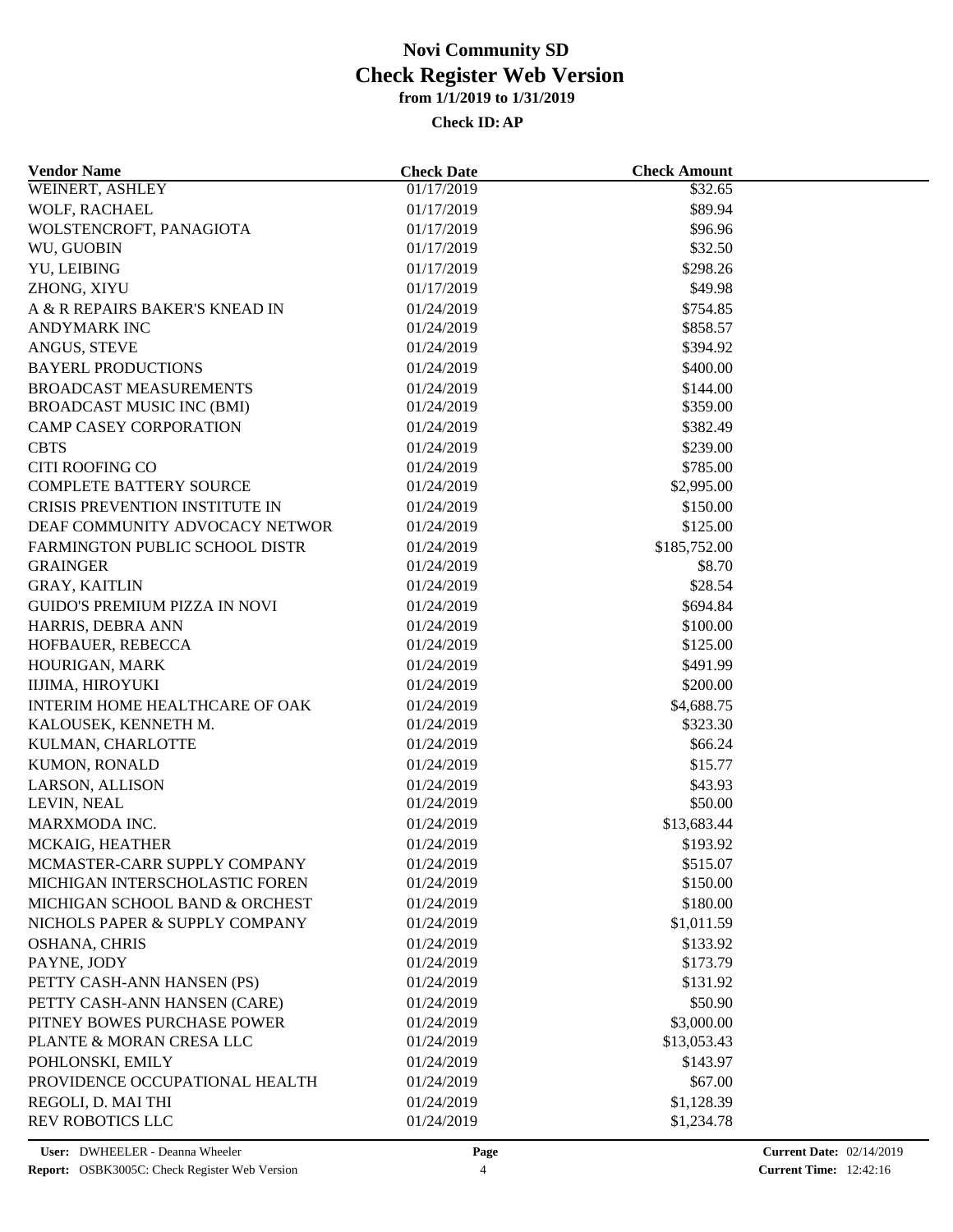| <b>Vendor Name</b>                   | <b>Check Date</b> | <b>Check Amount</b>   |                |
|--------------------------------------|-------------------|-----------------------|----------------|
| ROSEMARY, NICOLE                     | 01/24/2019        | \$90.89               |                |
| <b>SAXTON, ROBERT</b>                | 01/24/2019        | \$70.45               |                |
| SUN, TZELI J.                        | 01/24/2019        | \$30.00               |                |
| THE ROBOT SPACE                      | 01/24/2019        | \$939.52              |                |
| TRIPLE R CONSULTANTS                 | 01/24/2019        | \$3,000.00            |                |
| <b>VEX ROBOTICS INC</b>              | 01/24/2019        | \$1,493.66            |                |
| WILLIS, NANCY                        | 01/24/2019        | \$108.81              |                |
| ZUK, GARRETT                         | 01/24/2019        | \$595.00              |                |
| <b>BIANCO MOTORCOACH CHARTER</b>     | 01/25/2019        | \$572.00              |                |
| <b>BOB ROGERS TRAVEL INC</b>         | 01/25/2019        | \$16,594.00           |                |
| <b>EXECUTIVE ENERGY SERVICES LLC</b> | 01/25/2019        | \$400.00              |                |
| FARRIS, CATHERINE M.                 | 01/25/2019        | \$556.66              |                |
| <b>FLASH GLASS</b>                   | 01/25/2019        | \$65.00               |                |
| GUO, PEI                             | 01/25/2019        | \$95.00               |                |
| <b>INCWEBS INC</b>                   | 01/25/2019        | \$150.00              |                |
| LAPORTE, LISA                        | 01/25/2019        | \$43.72               |                |
| LITTLE CAESARS PIZZA KITS            | 01/25/2019        | \$252.00              |                |
| MADAY, BLAKE                         | 01/25/2019        | \$86.16               |                |
| MCEVERS, NIKKI                       | 01/25/2019        | \$25.47               |                |
| <b>MCW PARTNERS LLC</b>              | 01/25/2019        | \$660.00              |                |
| <b>MICHIGAN DECA</b>                 | 01/25/2019        | \$10,770.00           |                |
| MICHIGAN SCHOOL VOCAL MUSIC AS       | 01/25/2019        | \$315.00              |                |
| MICHIGAN STATE UNIVERSITY - MO       | 01/25/2019        | \$1,450.00            |                |
| ORR, HEYDIE                          | 01/25/2019        | \$237.99              |                |
| OSSAIMEE, FARAH                      | 01/25/2019        | \$98.98               |                |
| PAPER EXPRESS INC                    | 01/25/2019        | \$1,144.00            |                |
| PROVIDENCE OCCUPATIONAL HEALTH       | 01/25/2019        | \$62.00               |                |
| ROSS, NICOLE                         | 01/25/2019        | \$62.96               |                |
| <b>SCOBIE, ERIC</b>                  | 01/25/2019        | \$73.36               |                |
| <b>SECURITY DESIGNS</b>              | 01/25/2019        | \$3,083.13            |                |
| <b>WAGEWORKS INC</b>                 | 01/25/2019        | \$848.00              |                |
| <b>BERNDT &amp; ASSOCIATES PC</b>    | 01/25/2019        | \$537.06              |                |
| <b>CHAPTER 13 TRUSTEE</b>            | 01/25/2019        | \$50.00               |                |
| <b>MISDU</b>                         | 01/25/2019        | \$1,707.83            |                |
| PENNSYLVANIA HIGHER ED ASSISTA       | 01/25/2019        | \$125.08              |                |
| PIONEER CREDIT RECOVERY INC.         | 01/25/2019        | \$37.87               |                |
| UNITED STATES TREASURY               | 01/25/2019        | \$62.00               |                |
|                                      |                   | <b>Issued:</b>        | \$249,026.26   |
|                                      |                   | Cancelled:            | \$900,729.78   |
| <b>AP Checks Processed:</b>          | 229               | <b>AP Bank Total:</b> | \$1,149,756.04 |
| <b>Total Checks Processed:</b>       | 229               | <b>Grand Total:</b>   | \$1,149,756.04 |